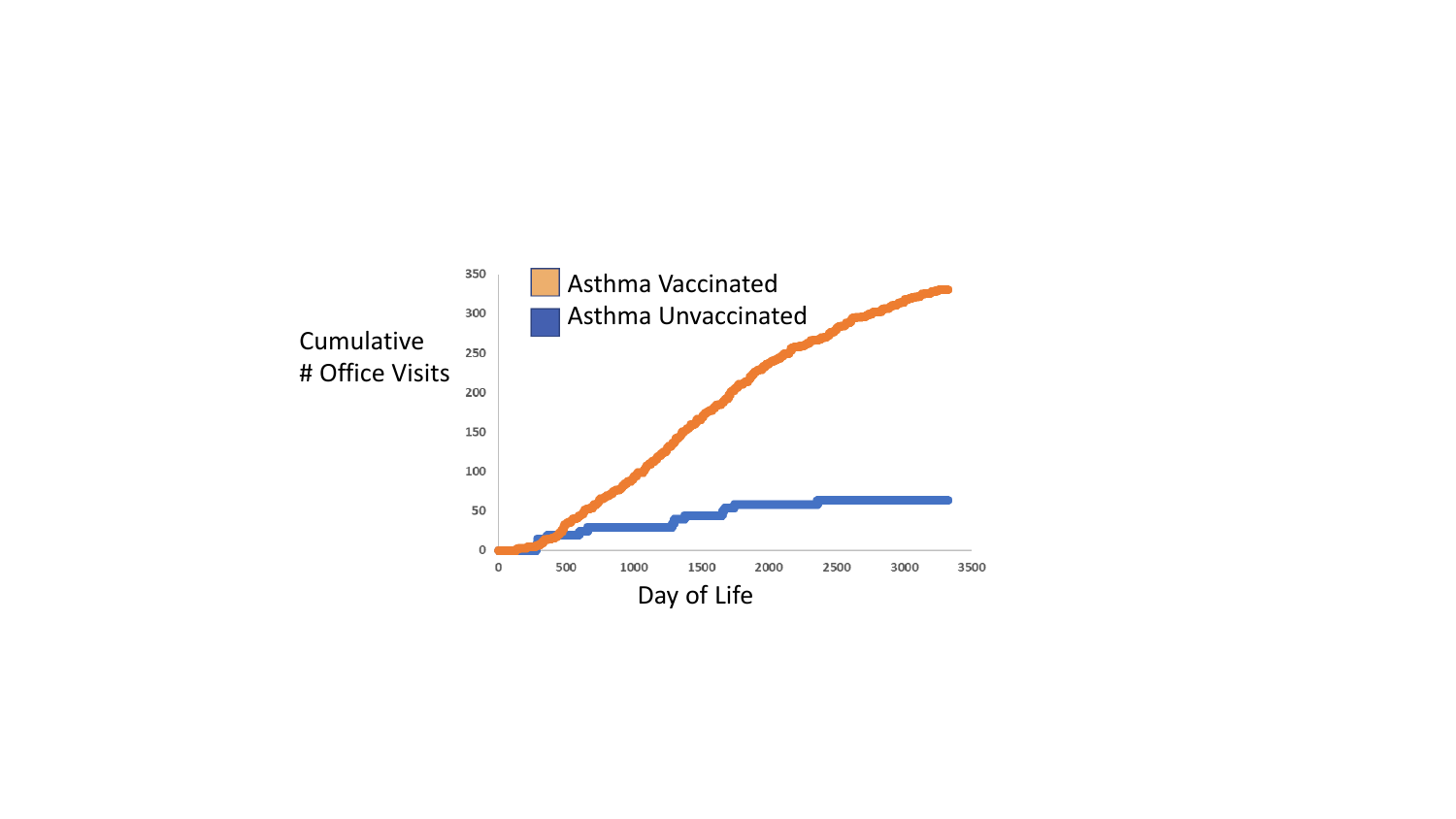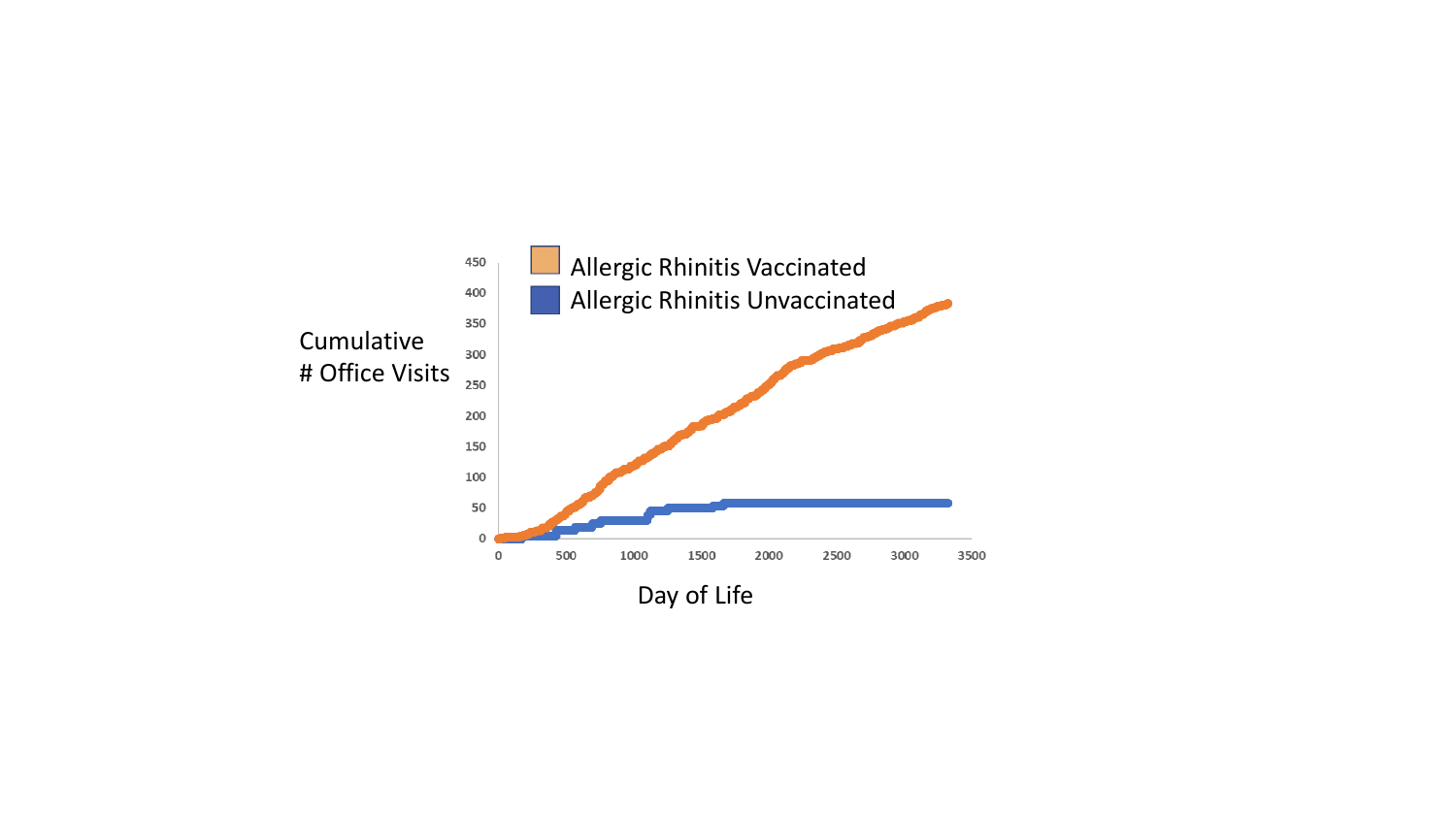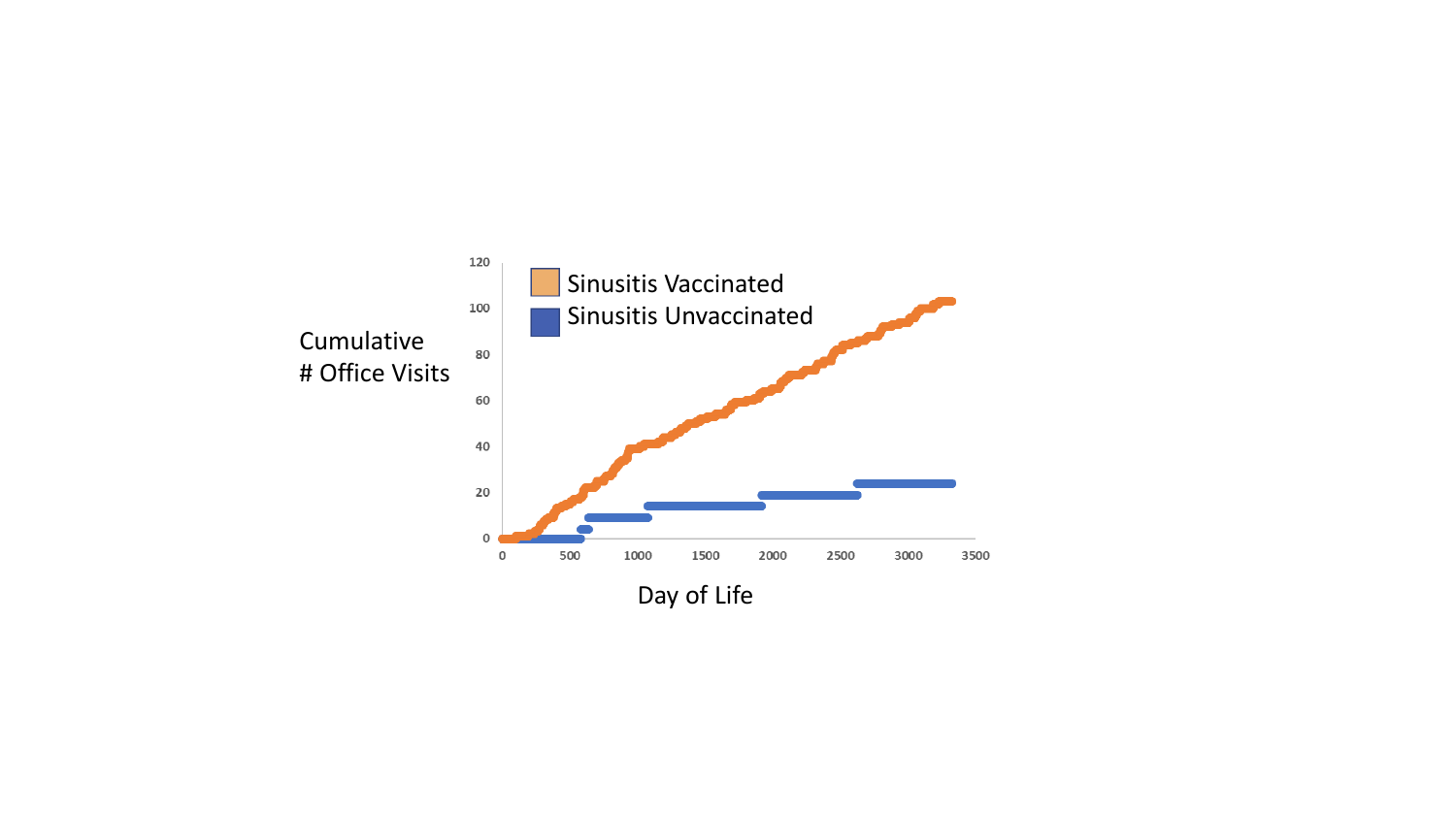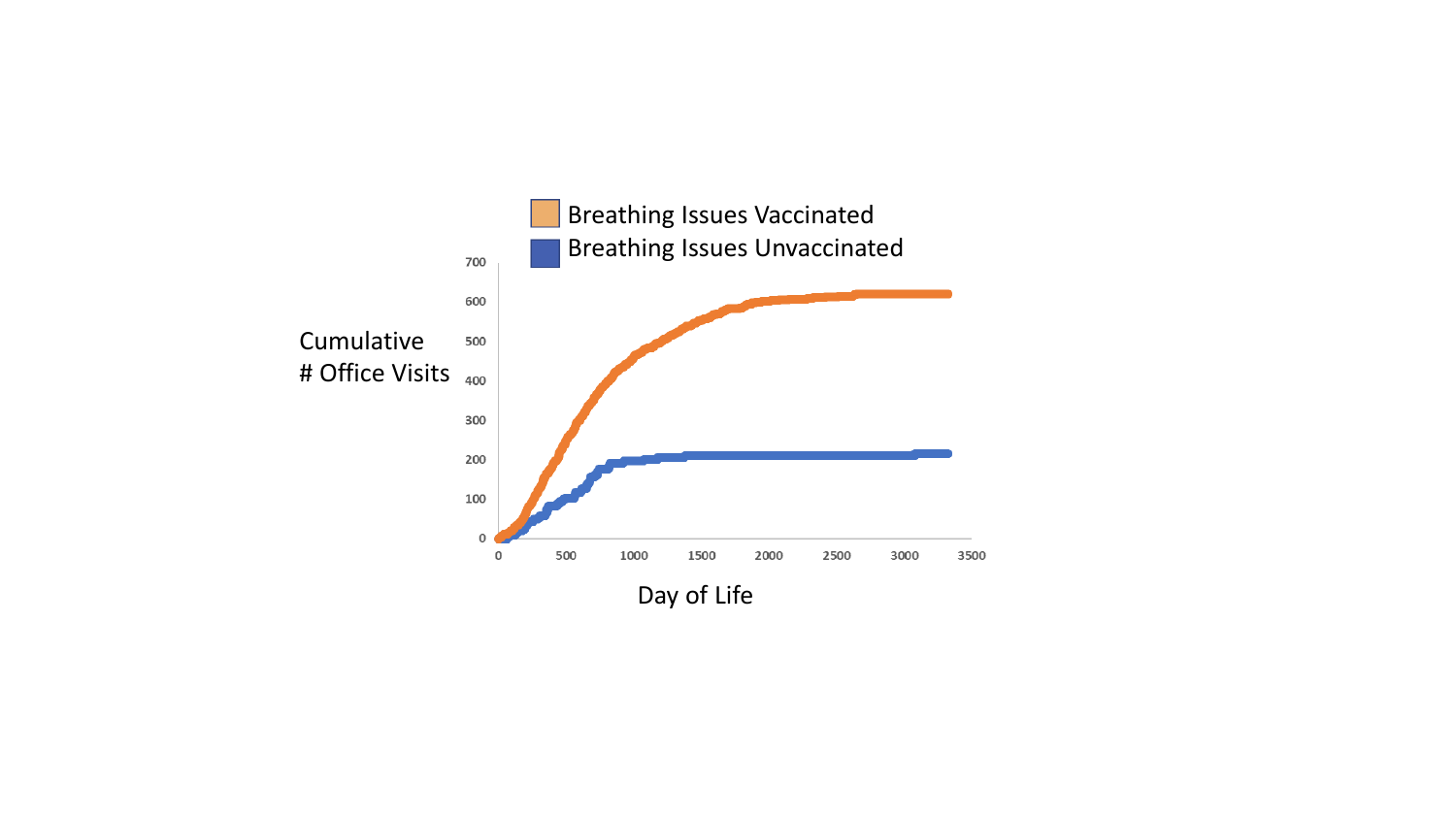Behavioral issues Vaccinated Behavioral issues Unvaccinated

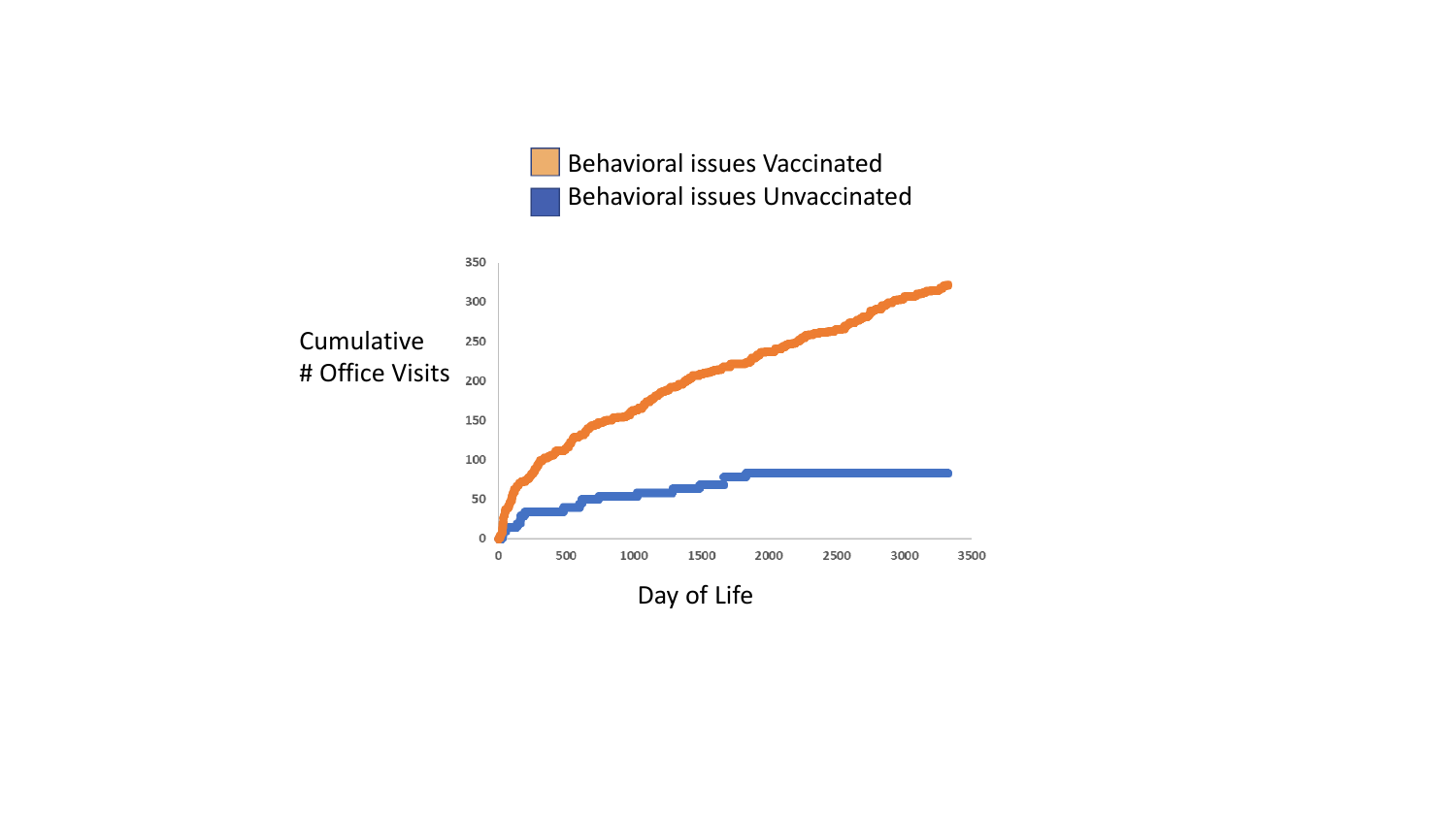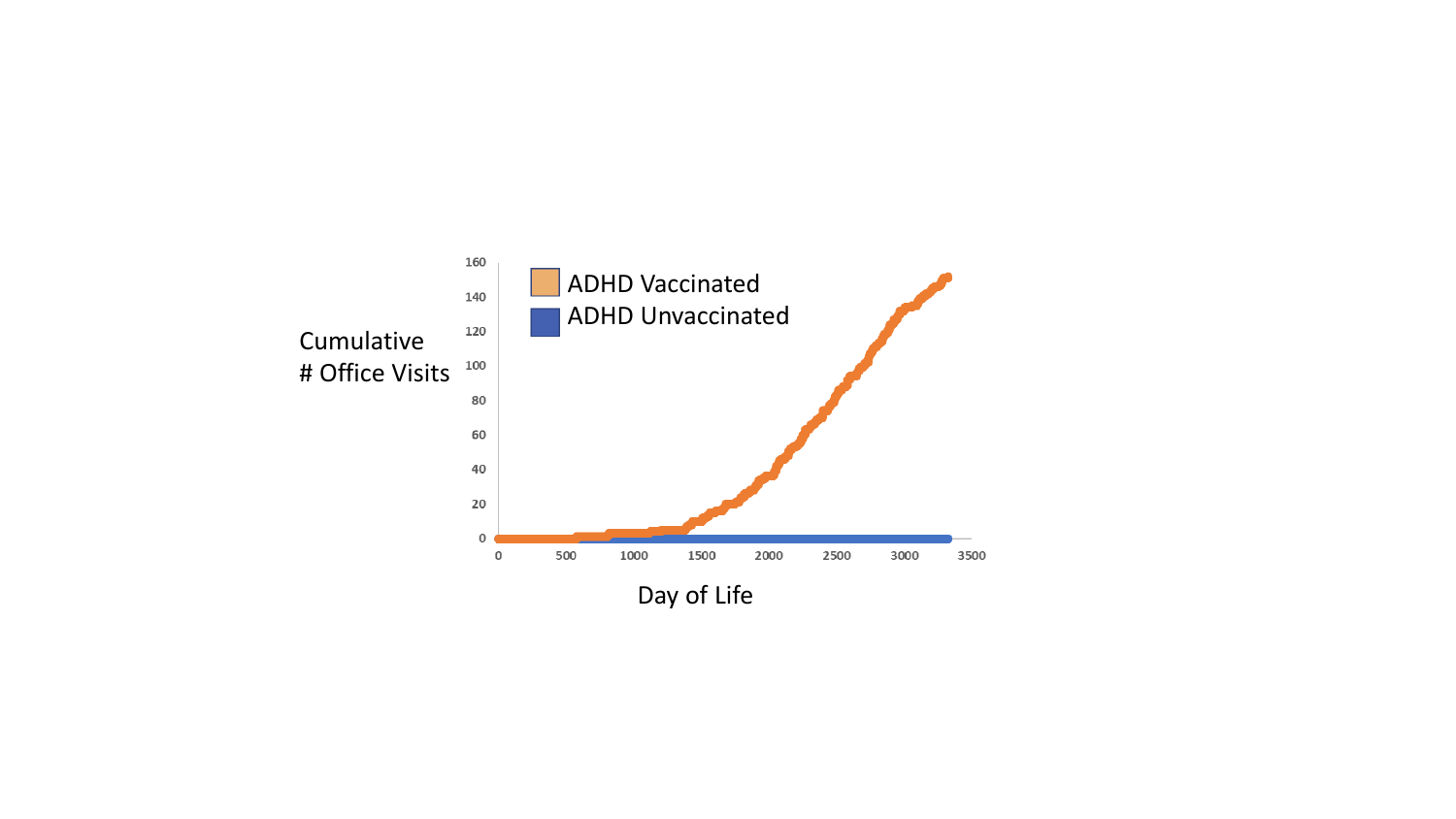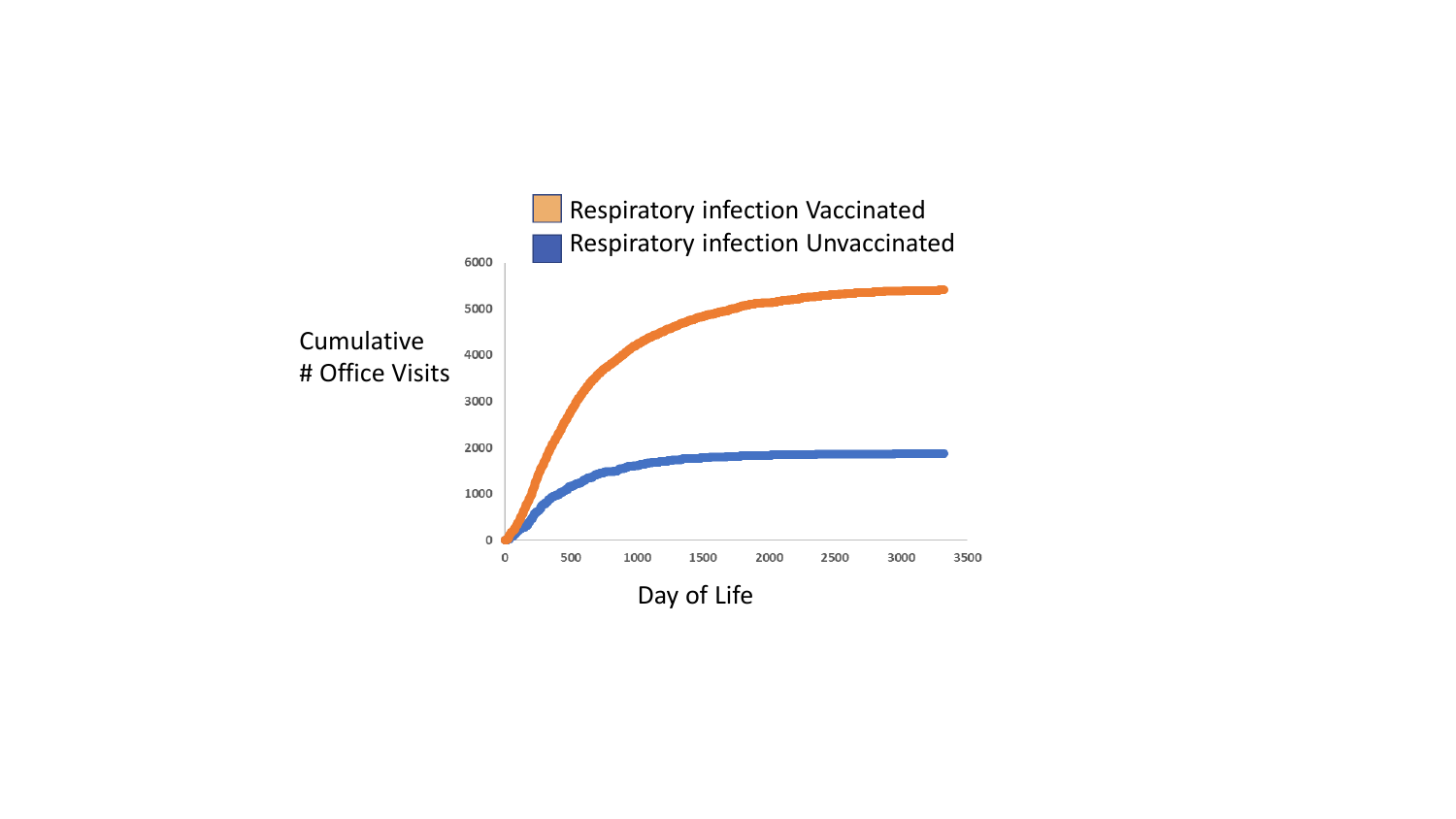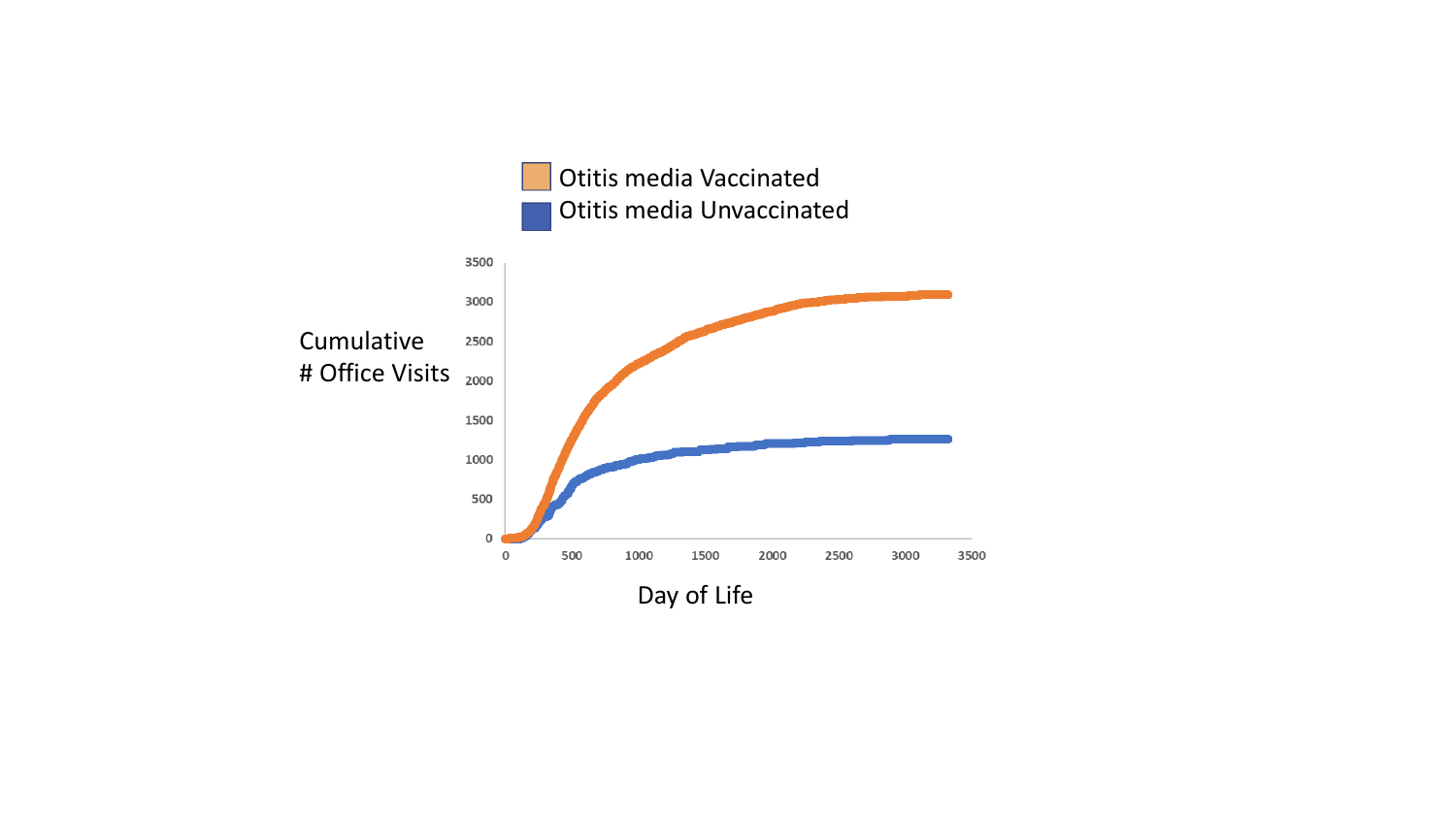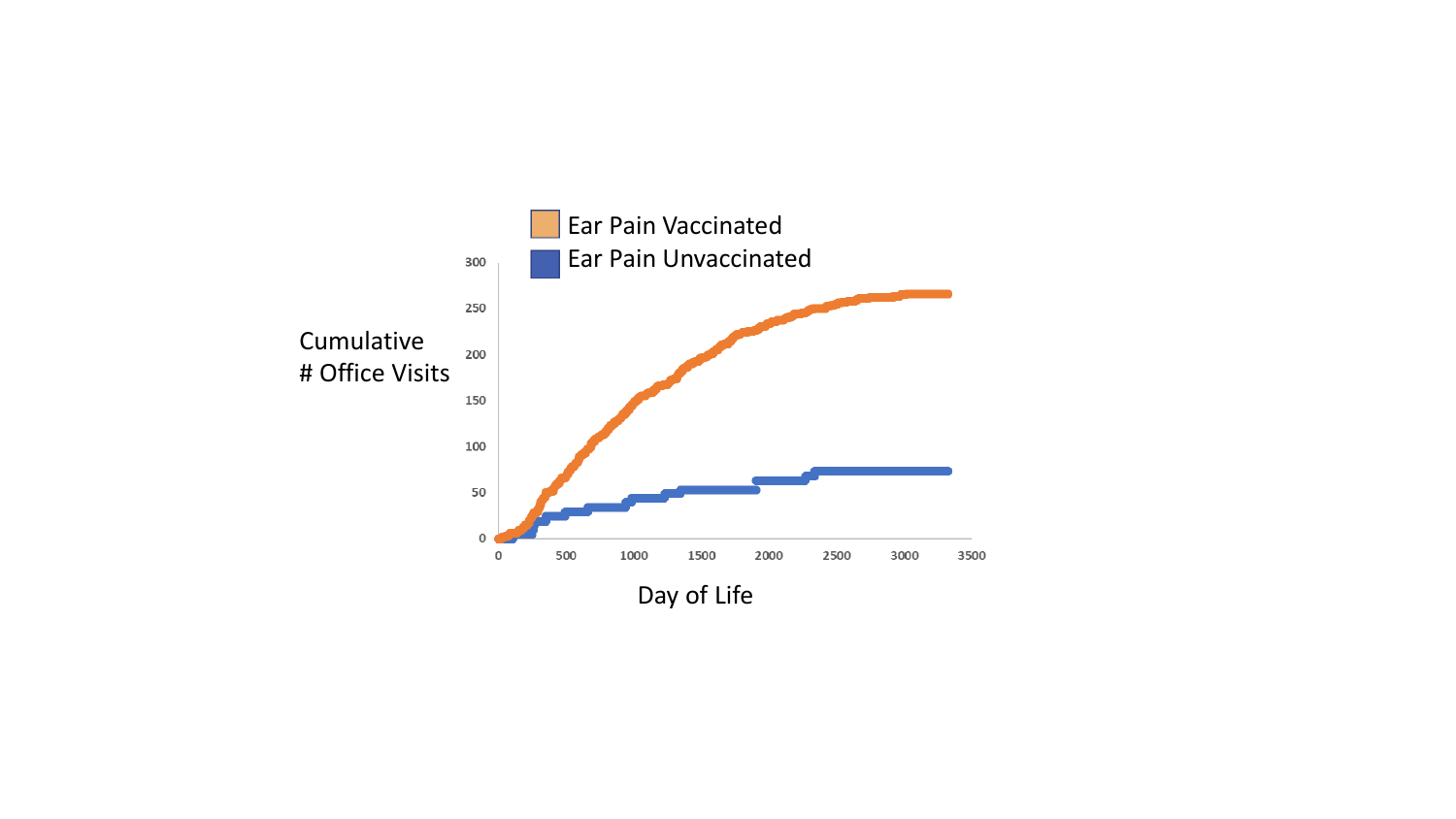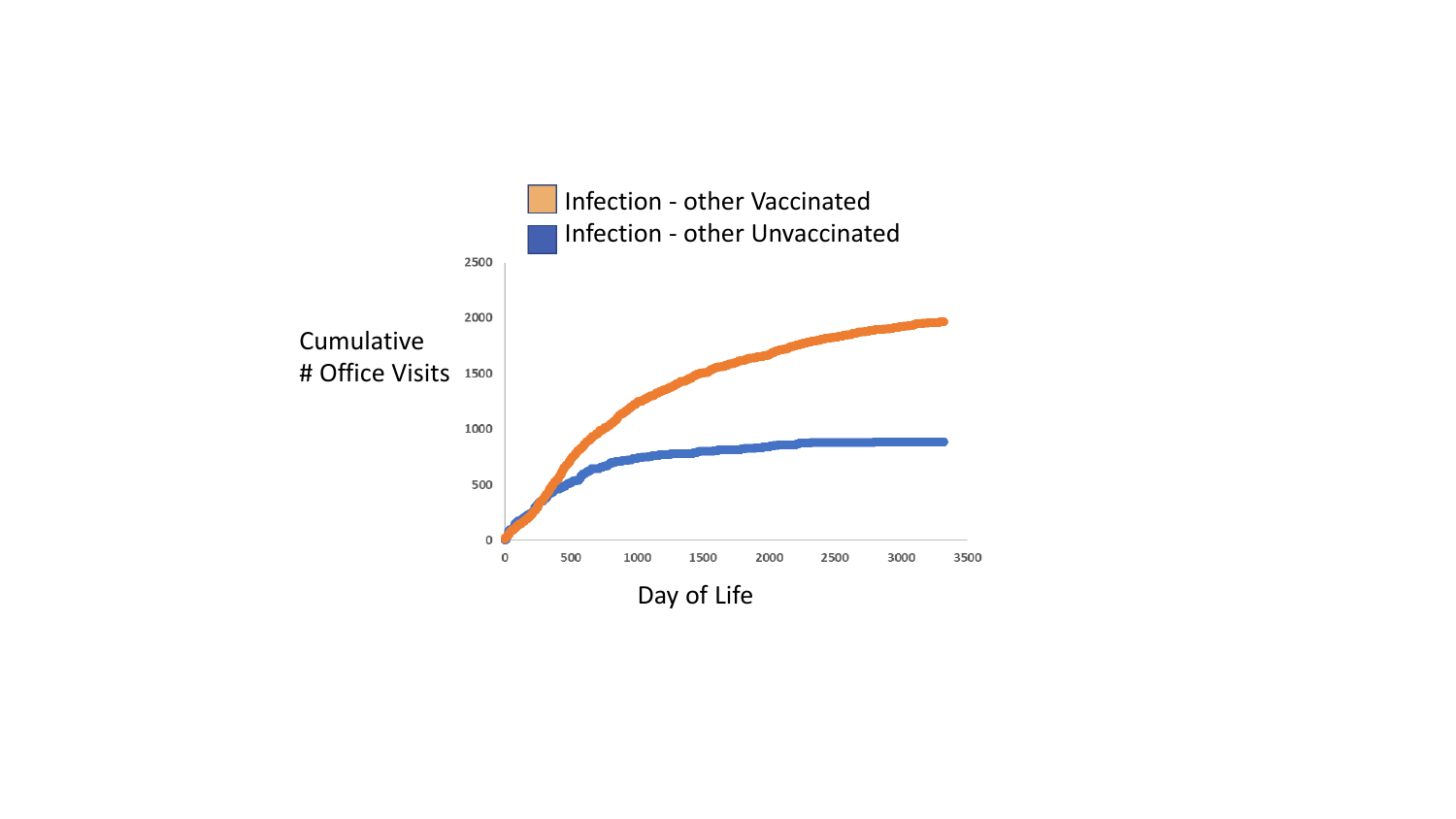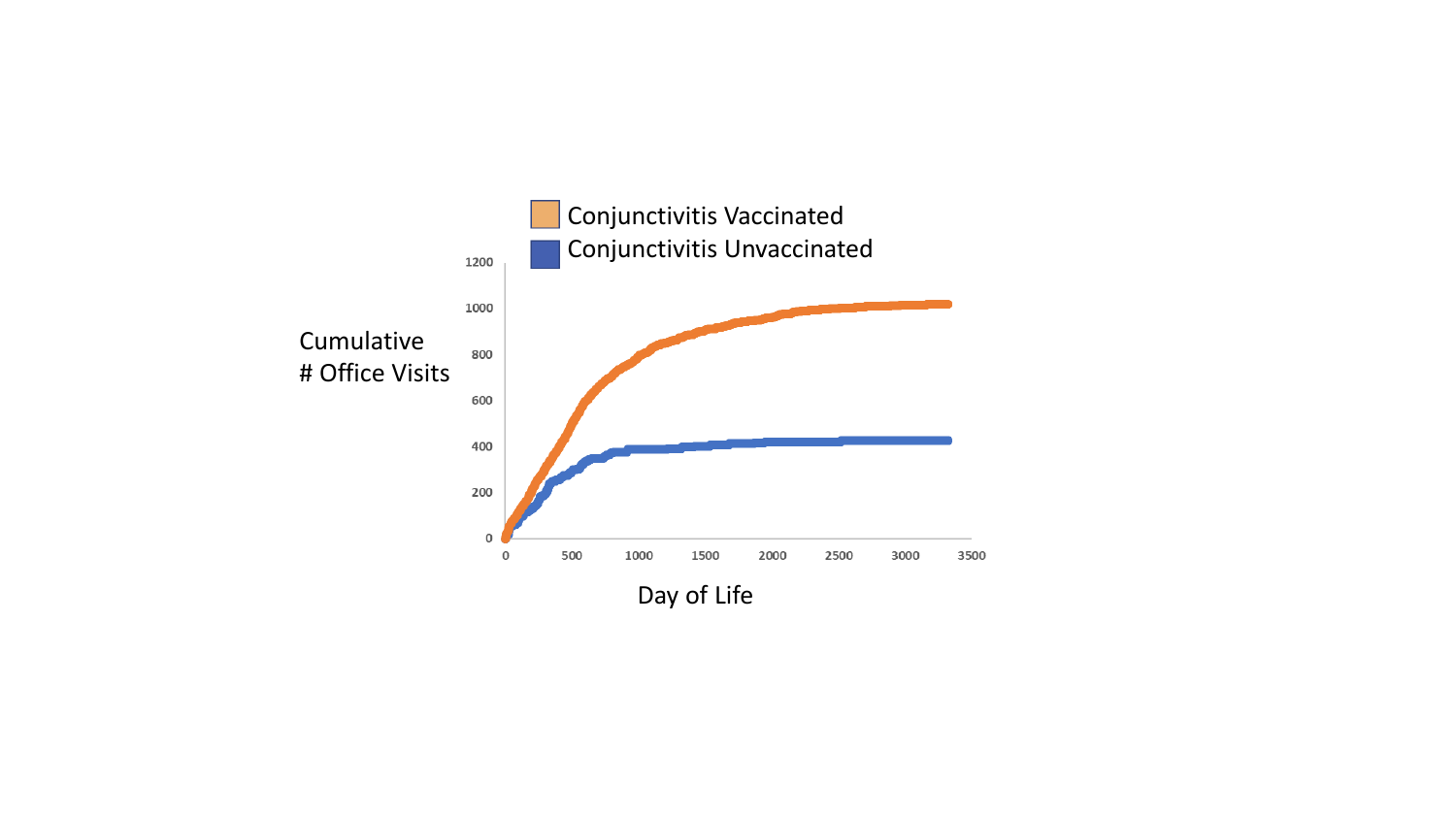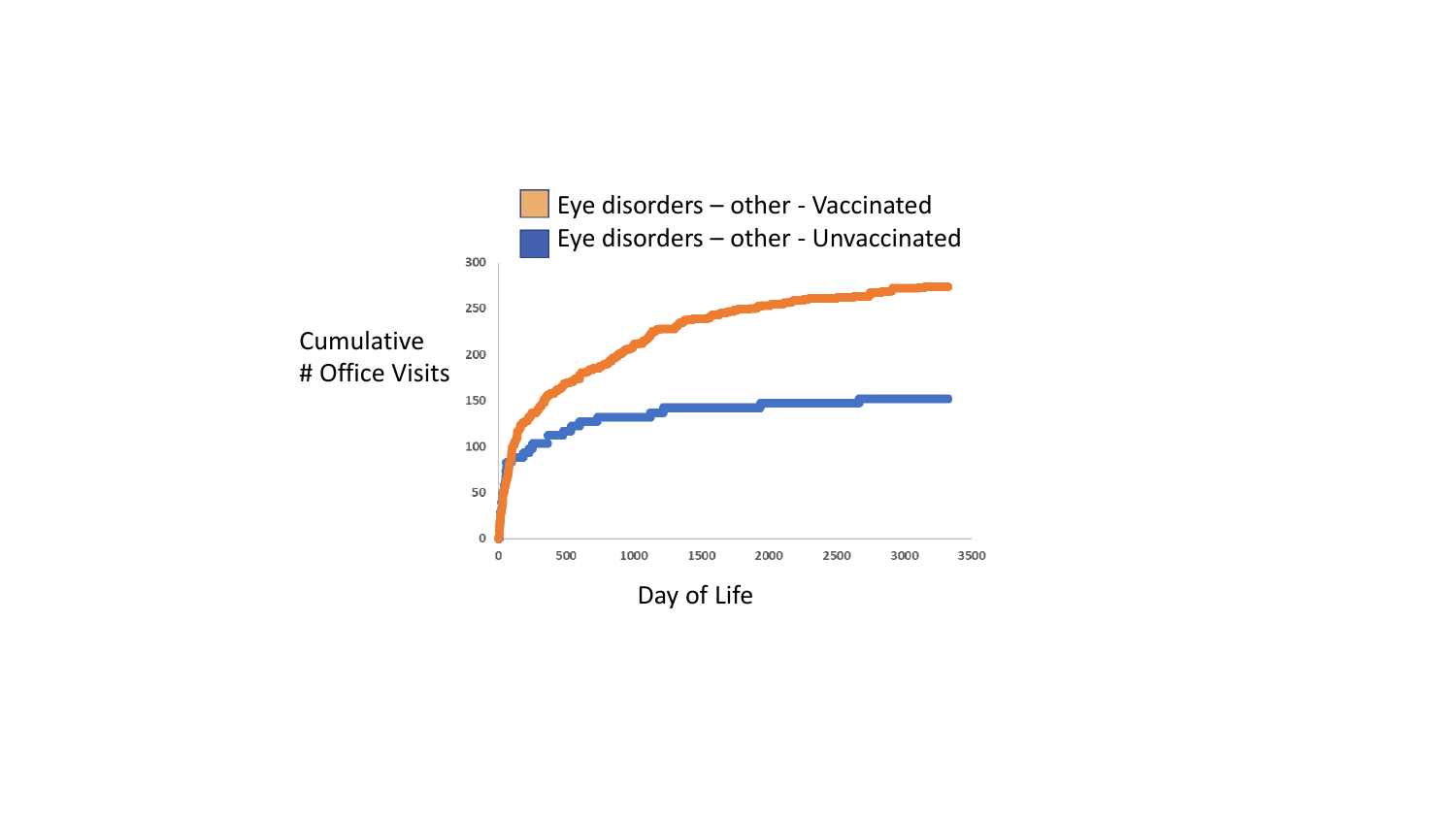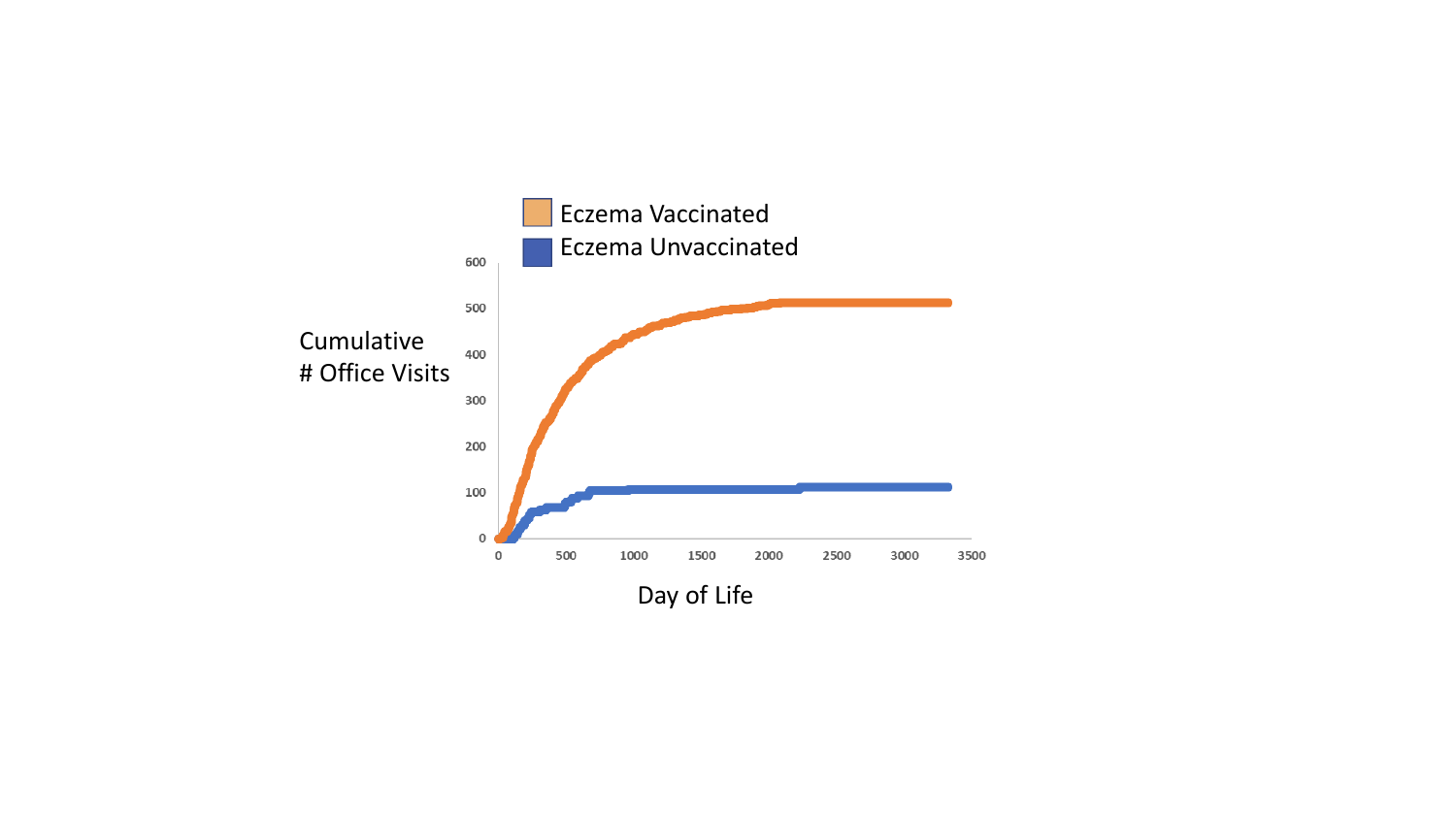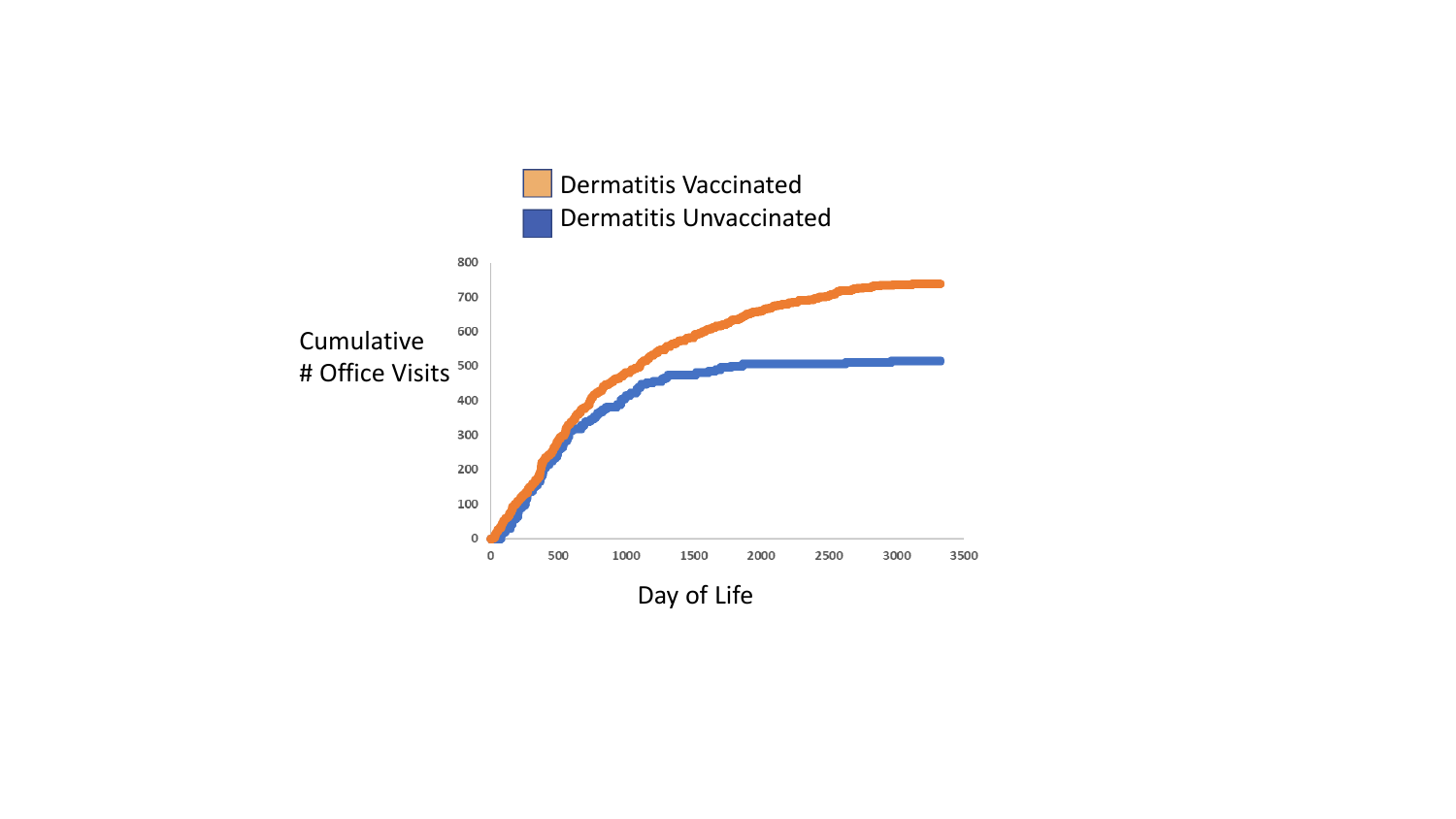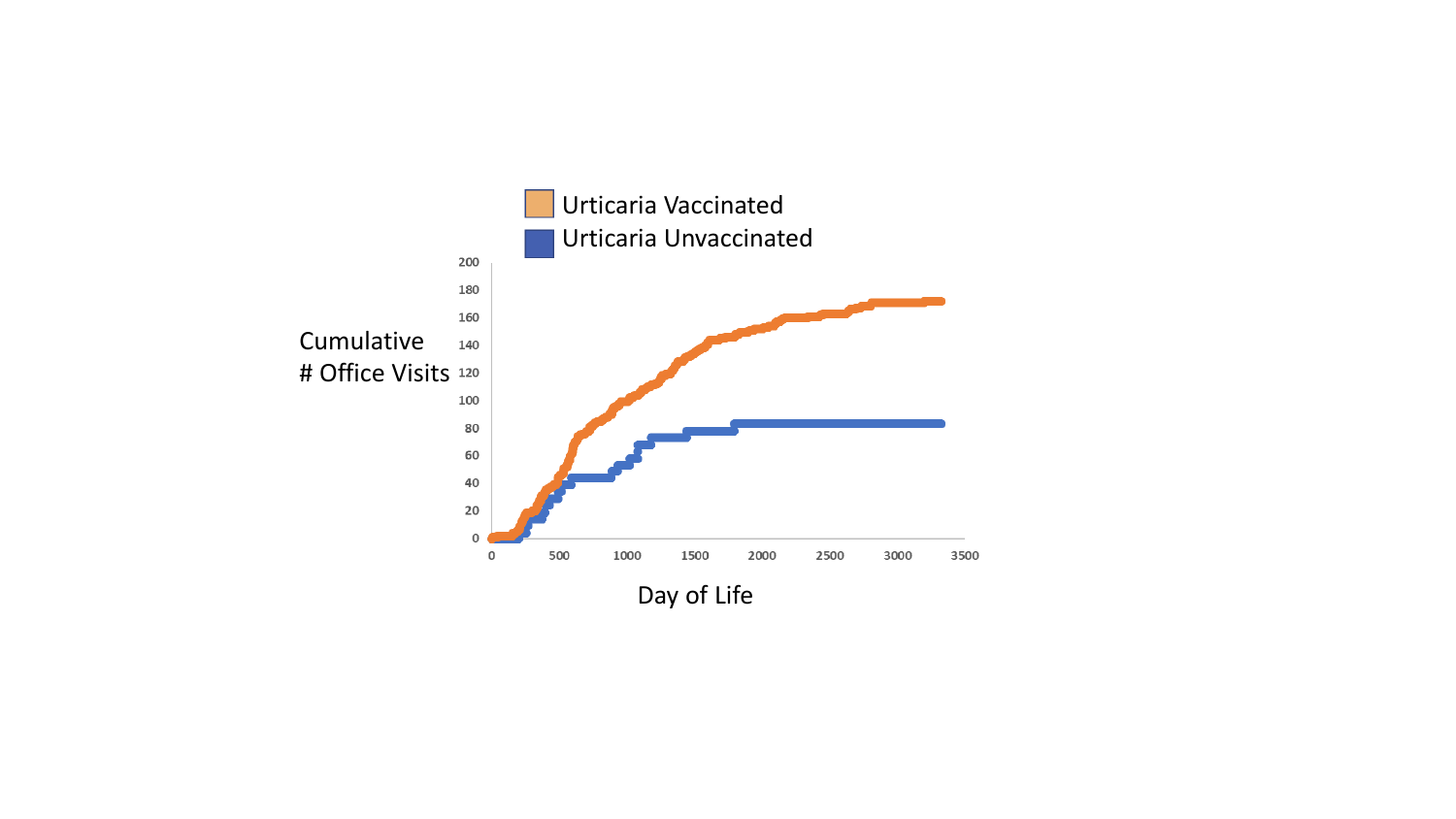